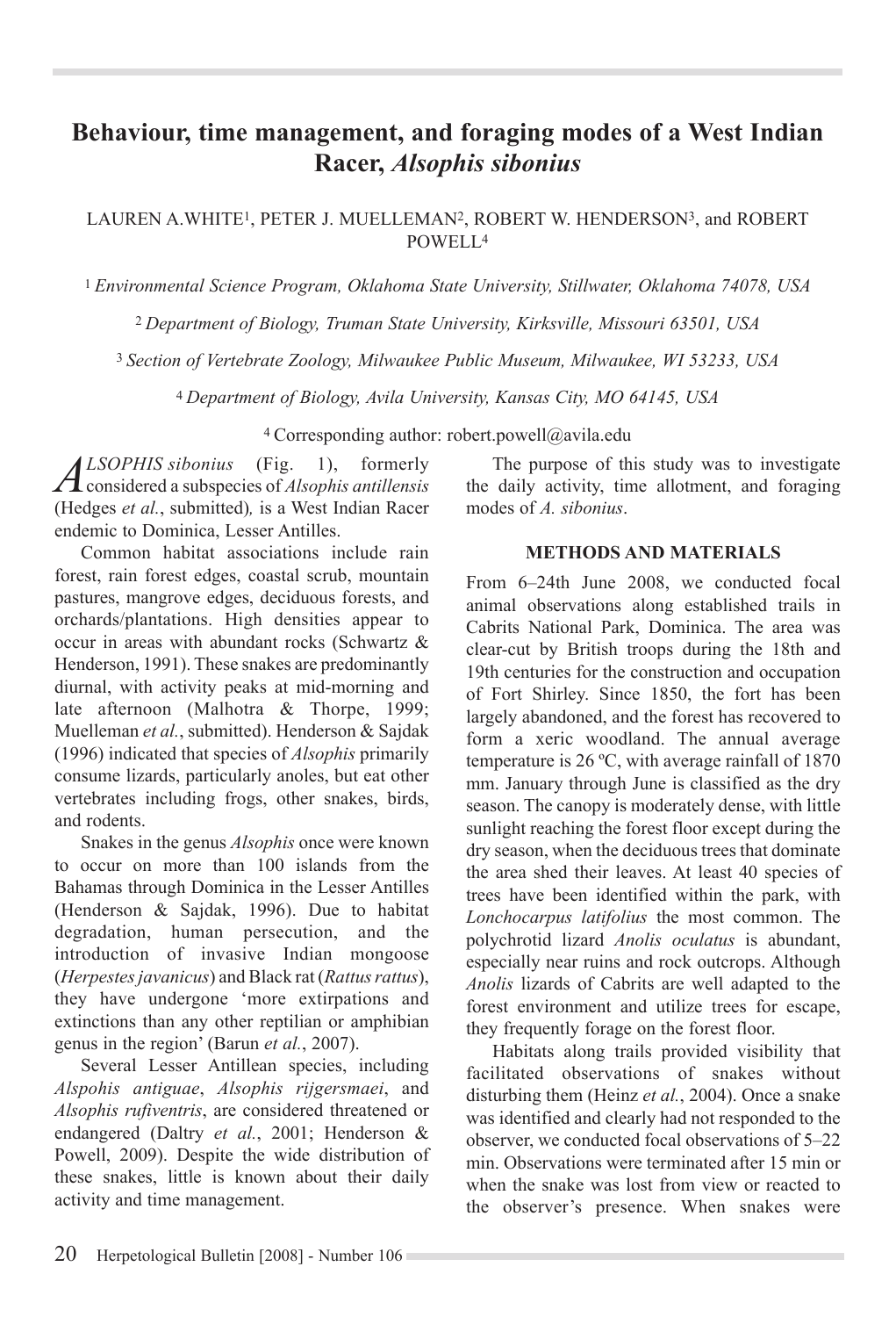

**Figure 1**. Dominican Racer (*Alsophis sibonius*) adult (top) and juvenile (below). Photographs by Jeffrey W. Ackley and Robert Powell.



engaged in recognizable feeding or foraging behaviour, observation times were extended. We recorded time using an iPod (Apple, Inc., Cupertino, California 95014, USA) stopwatch feature capable of separately monitoring movements and stationary periods within a single session.

We conducted focal observations during 'peak activity times' in the morning and late afternoon (Malhotra & Thorpe, 1999; Muelleman *et al.*, submitted). For each observation, we recorded habitat, initial posture, time spent moving, distance moved, presence or absence of tongue-flicking, and foraging behaviours. For habitat, we noted the level of disturbance, insolation, and substrate. Disturbance levels were ranked 1–5, with 1 indicating the least disturbed situations (no signs of human activity, generally occurred >10 m from

even the smaller trails), 2–4 representing various intermediate stages of human disturbance considering factors such as trail width and extent of human traffic, and 5 being the most disturbed, which in this study was a paved sidewalk entrance traversed by everyone entering or leaving the park (Fig. 2). Insolation was classified as shade, sunshade mosaic, or direct sun. Substrates included leaf litter, rock, soil, ruins (generally consisting of old rock walls and buildings), and trees or fallen trees. Movements were classified as stationary or moving, and then narrowed into sub-categories, sprawled ('stretched along substrate, with no part of the body touching another'; Heinz *et al.*, 2004) or loosely coiled for stationary snakes (no snakes were tightly coiled) and traveling slowly (no tongue-flicking, slow movement, possibly scanning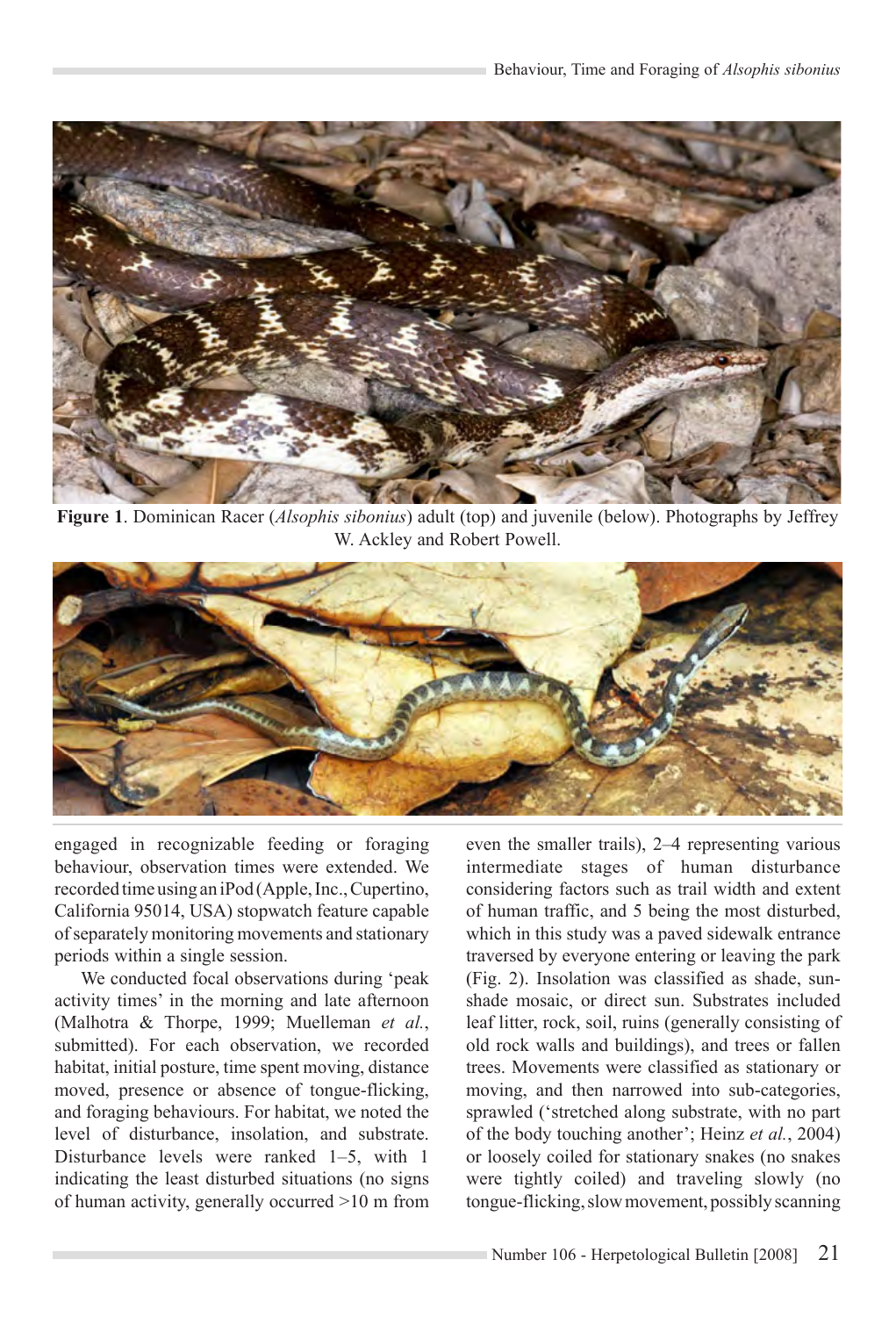intermittently), traveling (no tongue-flicking, steady rapid movement), and actively foraging (rooting in leaf litter or moving while tongueflicking). Snakes assuming a foraging posture at the base of a tree were categorized as "sprawled" because the 'foraging' category was originally designated for active foraging behaviours, and because of the difficulty in determining whether a snake was resting or exhibiting a sit-and-wait ambush foraging strategy.



### **Results and Discussion**

We recorded a total of 267 min of focal animal observations on 19 snakes from 0719–1115 h and 1613–1732 h. Although we have relatively few observations, this study was conducted in conjunction with a survey on snake activity and habitat associations (Muelleman *et al.*, submitted), enabling observers to select focal subjects that were farther from the trail and less likely to be



**Figure 2.** Trails showing 'disturbance'; disturbance level 3 (moderate impact; left), and disturbance level 5 (most disturbed of areas sampled during this study). Photographs by Lauren A. White.

disturbed. If a snake responded noticeably to an observer's approach or at any time during the observation, focal time was stopped and we moved to the next snake. This method ensured that behaviour of animals considered in the study accurately represented 'typical' behaviour.

Individual snakes often spent extended periods or even entire focal periods engaged in a single activity or posture. Collectively, snakes spent the greatest percentage of time foraging (32.3%), traveling (30.6%), and sprawled (28.2%) (Table 1,

Fig. 3). Very little time was spent moving slowly, and this category was exhibited only after extended stationary periods. Only one snake was "coiled," and it was loosely coiled. Because focal observations were conducted at peak activity times, large percentages of time devoted to traveling and foraging were not unexpected. Little sunlight penetrated the relatively contiguous canopy in the park and 17 of 19 snakes observed were in full shade. Most of the ground was covered with leaf litter and 13 snakes were sighted initially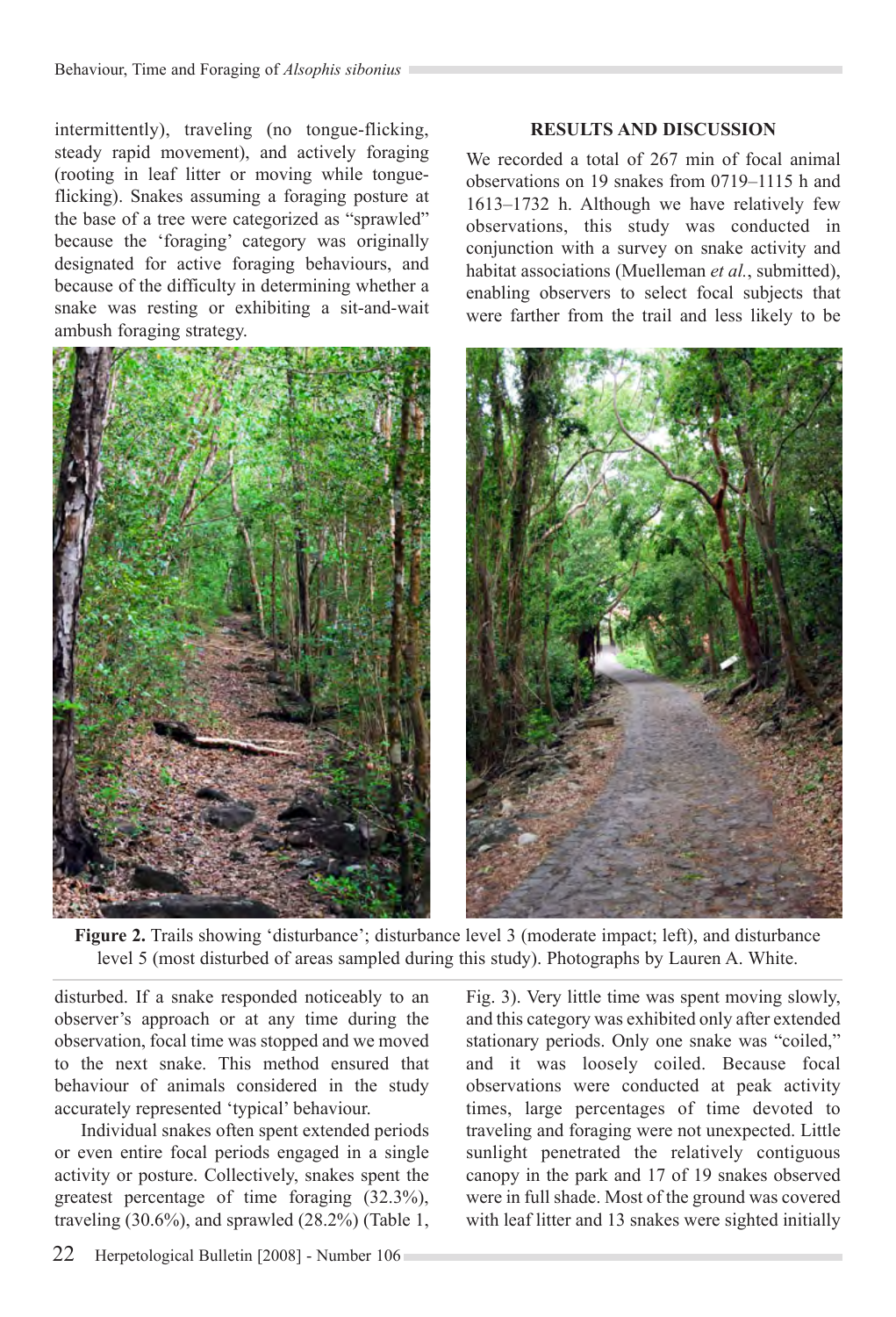either wholly or partially on leaf litter. Every one of these snakes was in contact with leaf litter at some point during the observation.

Heinz *et al.* (2004) examined behaviour and time allotment of *A. rufiventris* on St. Eustatius, and found snakes traveling 21 %, foraging 28 %, and sprawled 35 % of the time (in various degrees of insolation). Barun *et al.* (2007), during a study of *A. portoricensis anegadae* on Guana Island (British Virgin Islands), noted that 40.4 % of snakes were moving when first seen, 47.8 % were sprawled and 11.7 % were coiled. Those data are generally comparable to ours, although snakes on St. Eustatius and Guana moved less and were stationary (sprawled, 'scanning', and coiled) more frequently than snakes on Dominica. However, those differences may be attributable largely to the fact that observations made during those other

| <b>Number</b> | Habitat |  |  | Moving                                                         |    |     | <b>Stationary</b> |  |
|---------------|---------|--|--|----------------------------------------------------------------|----|-----|-------------------|--|
| (time)        |         |  |  | Substrate Disturbance Insolation Travel Slowly Travel Foraging |    |     | Sprawled Coiled   |  |
|               |         |  |  |                                                                |    |     |                   |  |
| 1(7)          |         |  |  |                                                                |    |     |                   |  |
| 2(10)         |         |  |  |                                                                |    | 10  |                   |  |
| 3(15)         |         |  |  |                                                                |    | 15  |                   |  |
| 4(16)         | 1,4     |  |  |                                                                |    |     | 16                |  |
| 5(15)         |         |  |  |                                                                |    | 14  |                   |  |
| 6(15)         |         |  |  | 3.5                                                            |    | 6.5 | 5.                |  |
| 7(10)         |         |  |  |                                                                |    |     | h                 |  |
| 8(5)          |         |  |  |                                                                |    |     |                   |  |
| 9(15)         | 1,3     |  |  |                                                                |    |     | 11                |  |
| 10(16)        |         |  |  |                                                                |    |     | 16                |  |
| 11(15)        |         |  |  |                                                                |    |     | 15                |  |
| 12(22)        |         |  |  |                                                                |    |     | 22                |  |
| 13(17)        |         |  |  |                                                                |    |     | 15                |  |
| 14(14)        | 1,2     |  |  |                                                                |    |     |                   |  |
| 15(18)        |         |  |  |                                                                |    | 12  | 5                 |  |
| 16(16)        |         |  |  |                                                                |    |     |                   |  |
| 17(15)        |         |  |  |                                                                |    |     | 15                |  |
| 18(10)        |         |  |  |                                                                |    |     |                   |  |
| 19 (16)       |         |  |  |                                                                | 12 |     | 4                 |  |

**Table 1.** Data collected on 19 *Alsophis sibonius* during focal animal observations at Cabrits National Park in Dominica.

studies were not restricted to peak activity periods.

We observed several unusual behaviours during focal observations. We saw snakes rooting and digging in loose soil and probing small holes in a fashion similar to that described by Heinz *et al.*  (2005) for *A. rufiventris.* During one observation, an adult *A. sibonius* was probing in leaf litter and a small hole for approximately 10 min, after which the snake was seen swallowing an unidentified object. Subsequently, three other snakes were observed swallowing small eggs, most likely deposited in the litter by the lizard *Anolis oculatus*. On 11 June at 1634 h, we saw a snake with approximately 8–10 cm of its head and anterior body elevated and adpressed against a tree trunk. For 15 min, the snake was completely motionless with no tongue-flicks. At 1827 h, the snake was seen again in the same pose, presumably not having moved during the interim. An anole on the tree at a height of approximately 80 cm was doing push-ups movements in the snake's general direction. The lizard was clearly alarmed, but the snake did not respond in any way. At 1835 h, the snake abandoned this posture and circled the tree, where it tongue-flicked the trunk and base of the tree, then left and was lost from view. Subsequently, four other snakes were observed assuming or in this position, above two of which we observed anoles. One snake made an unsuccessful strike at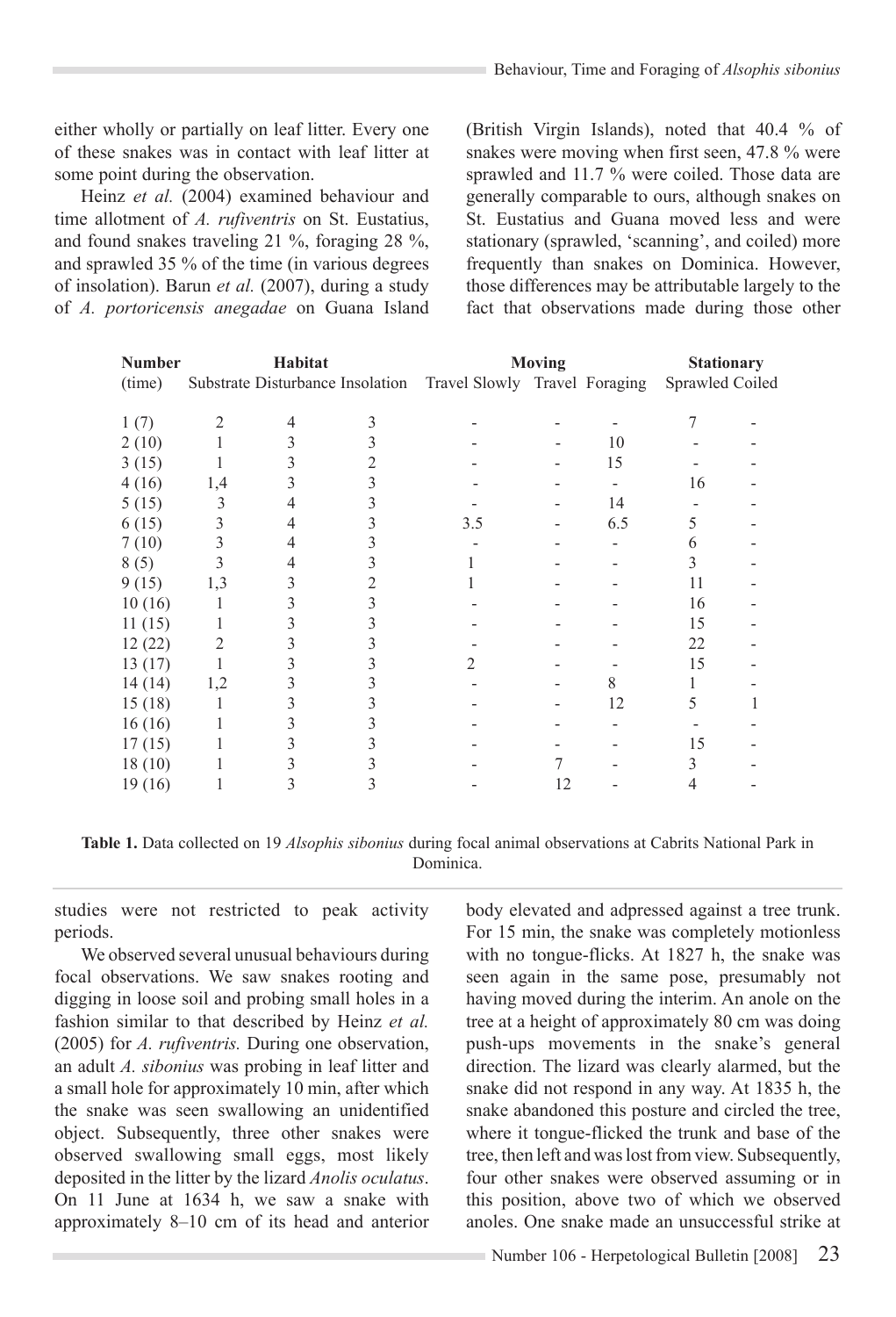an adult anole from this position on the side of a large rock on which the anole was eating an insect. Powell & Henderson (2008) described and illustrated a similar posture assumed by a snake at the base of a tree after dark on which anoles regularly extended their activity to forage for insects attracted to the light. The 'sprawled' posture abundantly documented in our data, despite our study being conducted primarily at peak activity times, suggests that these snakes employ both active and ambush foraging strategies for arboreal anoles and their eggs. Ambush behaviour also is common in *A. antiguae* (Daltry *et al.*, 2001).

During another encounter, a focal was initiated but quickly discontinued because the snake became aware of and increasingly alarmed by the observer, who then slowly approached the snake, almost touching it near the head with the end of a pencil.



**Figure 3.** Percent time allotted to various activities and postures by 18 *Alsophis sibonius* during focal animal observations at Cabrits National Park on Dominica.

At that point, the snake fled approximately 1 m, assumed a sprawled position facing away from the observer, and proceeded to move the tip of its tail (ca. 5–6 cm) in a slow, apparently intentional wriggling motion with its head turned as if monitoring the threat. Similar behaviours have been observed in other snakes, for which it has been associated with ambush foraging and caudal luring (Heatwole & Davison, 1976). Because we observed it in only one animal, we cannot attribute any motive to the behaviour, although it appeared to function as a means of enticing a predator to direct its attack to the tail instead of the head, rather than serving a foraging or luring role (Green, 1988).

Very similar behaviour was observed in *A. rufiventris* (Heinz *et al.*, 2004), although whether that snake was responding to an observer (i.e. a threat) is unclear.

## **Acknowledgments**

We thank Seth Rudman and Ruthie Carter for help in the field. Arlington James, Forest Officer, Forestry, Wildlife, and Parks Division, Ministry of Agriculture & the Environment and Commonwealth of Dominica was instrumental in issuing permits to conduct research in Dominica and facilitated our efforts in myriad ways. Fieldwork was funded by a grant from the National Science Foundation (USA) to Robert Powell (DBI-0242589).

#### **REFERENCES**

- Barun, A., Perry, G., Henderson, R. W. & Powell, R. (2007). *Alsophis portoricensis anegadae*  (Squamata: Colubridae): Morphometric characteristics, activity patterns, and habitat use. *Copeia* **2007**, 93–100.
- Daltry, J. C., Bloxam, Q., Cooper, G., Day, M. L.,